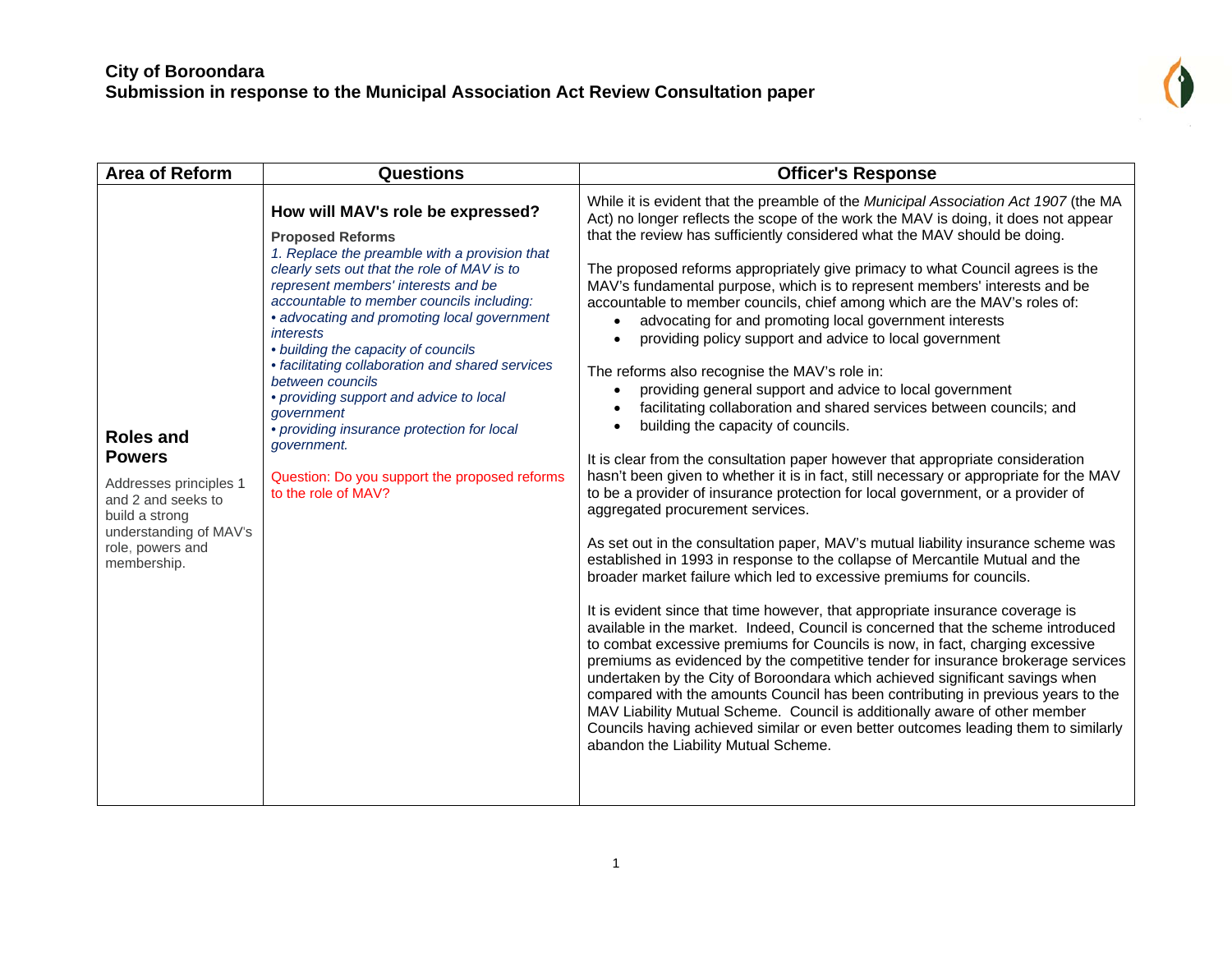

| Area of Reform | <b>Questions</b> | <b>Officer's Response</b>                                                                                                                                                                                                                                                                                                                                                                                                                                                                                |
|----------------|------------------|----------------------------------------------------------------------------------------------------------------------------------------------------------------------------------------------------------------------------------------------------------------------------------------------------------------------------------------------------------------------------------------------------------------------------------------------------------------------------------------------------------|
|                |                  | This prompted Council to write to the Chair of the MAV Insurance Board, to<br>express Council's concern regarding the value for money offered by the MAV<br>Liability Mutual Scheme and to request the Victorian Auditor General to investigate<br>the scheme, including the lack of transparency in the determination of insurance<br>premiums applied to different members, the proportion of funds distributed to the<br>MAV, and the margin taken by the insurer.                                    |
|                |                  | Similarly, with regard to procurement, Councils are now able to access a range of<br>alternative procurement schemes through Procurement Australia and the State<br>Government (including State Purchase Contracts, Whole of Victorian Government<br>Contracts and the Construction Suppliers Register). Proposed reforms to the Local<br>Government Act 1989 clearly anticipate automatic access to these registers and an<br>expansion of Councils' capacity to enter into collaborative arrangements. |
|                |                  | Where existing insurance providers or collaborative purchasing schemes are<br>unable to meet Council needs, the peak body for local government should be<br>advocating for better services from those providers, not establishing a business to<br>compete with those providers, distracting it from its core functions.                                                                                                                                                                                 |
|                |                  | If it is considered necessary to maintain a statutory corporation able to provide<br>insurance products and procurement services to the local government sector,<br>Council is of the view that these products and services should be provided by a<br>separate and distinct entity, with a separate board of management and its own<br>staff.                                                                                                                                                           |
|                |                  | Separating insurance, procurement, and any other commercial services provided<br>by the MAV (including but not limited to Workcover self-insurance and the Local<br>Government Funding Vehicle) into a separate and distinct entity would address the<br>inherent conflict of interest in the current model; where the MAV's pursuit of<br>financial returns may be, or perceived to be at odds with their obligations to<br>represent the interests of sector.                                          |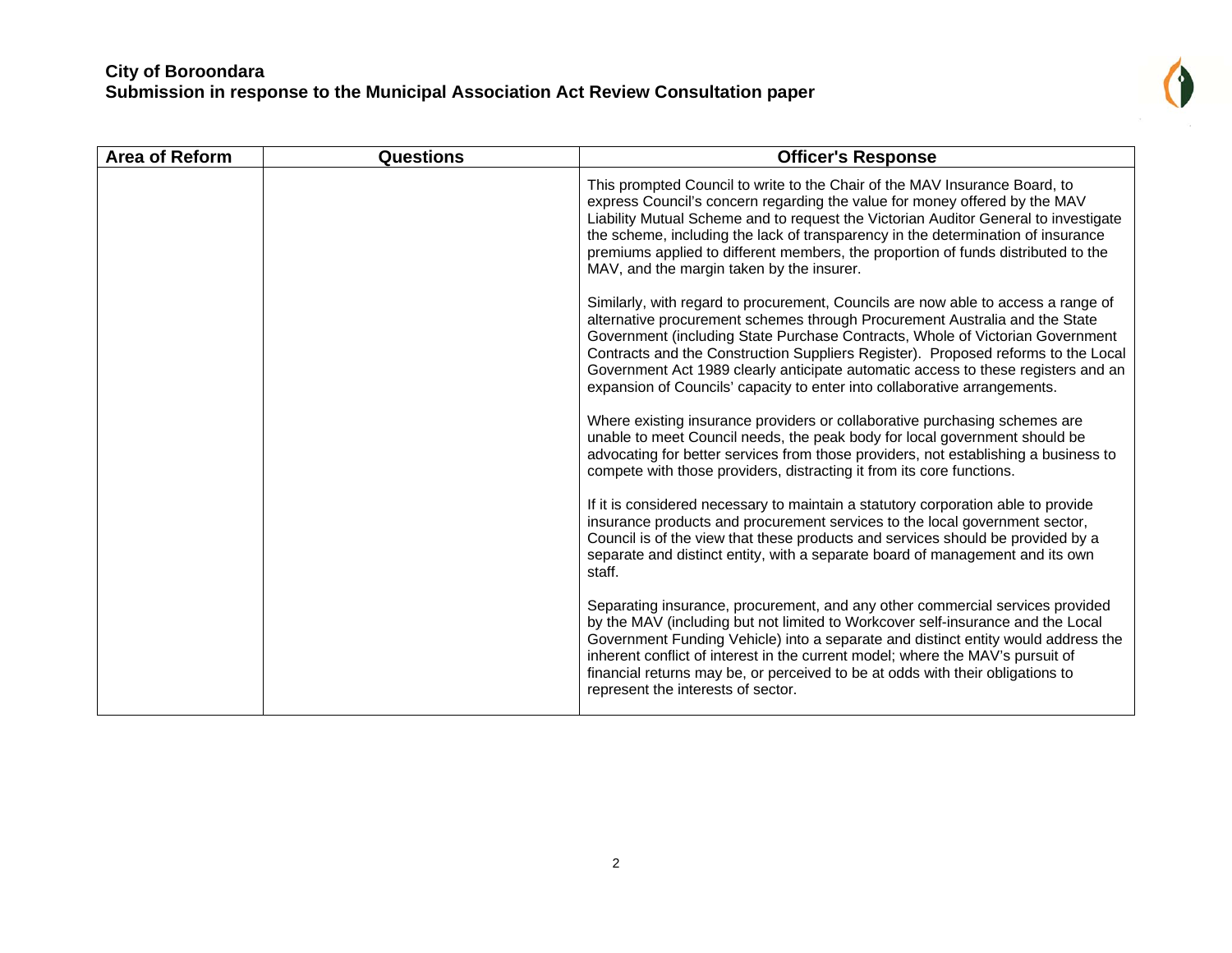

| Area of Reform | <b>Questions</b>                                                                                                                                                                                                                                                                                                                                                                                                                                                                                                                                                                                                                                                        | <b>Officer's Response</b>                                                                                                                                                                                                                                                                                                                                                                                                                                                                                                                                                                                                                                                                                                                                                                                                                                                                                |
|----------------|-------------------------------------------------------------------------------------------------------------------------------------------------------------------------------------------------------------------------------------------------------------------------------------------------------------------------------------------------------------------------------------------------------------------------------------------------------------------------------------------------------------------------------------------------------------------------------------------------------------------------------------------------------------------------|----------------------------------------------------------------------------------------------------------------------------------------------------------------------------------------------------------------------------------------------------------------------------------------------------------------------------------------------------------------------------------------------------------------------------------------------------------------------------------------------------------------------------------------------------------------------------------------------------------------------------------------------------------------------------------------------------------------------------------------------------------------------------------------------------------------------------------------------------------------------------------------------------------|
|                | What is MAV's legal status?<br><b>Proposed Reforms</b><br>2. Retain MAV's status as a body corporate<br>under the MA Act.<br>3. Amend MAV's powers to provide that MAV<br>has the power to:<br>· do all other things necessary or convenient to<br>be done for or in connection with, or as<br>incidental to, the achievement of its role or the<br>performance of its functions<br>· undertake and carry on in Victoria or elsewhere<br>insurance business for the purpose of providing<br>insurance or insurance services under and for<br>the purposes of the MA Act.<br>Question: Do you support the proposed<br>amendments to MAV's powers as a body<br>corporate? | The proposed reforms align with the objective of providing greater consistency with<br>other legislation and provide MAV with appropriate powers.<br>As previously indicated, however Council is concerned about financial conflicts of<br>interest and the competing priorities between the MAV's commercial business<br>interests and its role as the statutory peak body for local government.<br>Consequently Council is of the view that a separate and distinct entity should be<br>established to conduct all the MAV's commercial enterprises (including but not<br>limited to insurance, procurement and the Local Government Funding Vehicle) with<br>a separate board of management and separate staff.<br>This would ensure commercial activities are conducted independently and at arms'<br>length from the MAV's core purpose, representing and advocating for its members'<br>interests. |
|                | Who are MAV's members?<br><b>Proposed Reforms</b><br>4. Provide that each council has a right to<br>appoint a councillor from that council as their<br>representative and that these representatives<br>constitute MAV.<br>Question: Do you support making clear that<br>each council has a right to appoint one of their<br>councillors as their MAV representative?                                                                                                                                                                                                                                                                                                   | Council is supportive of the proposed reform which delivers absolute certainty<br>regarding the eligibility of representatives and aligns with the objective of retaining<br>and strengthening the representative nature of MAV.                                                                                                                                                                                                                                                                                                                                                                                                                                                                                                                                                                                                                                                                         |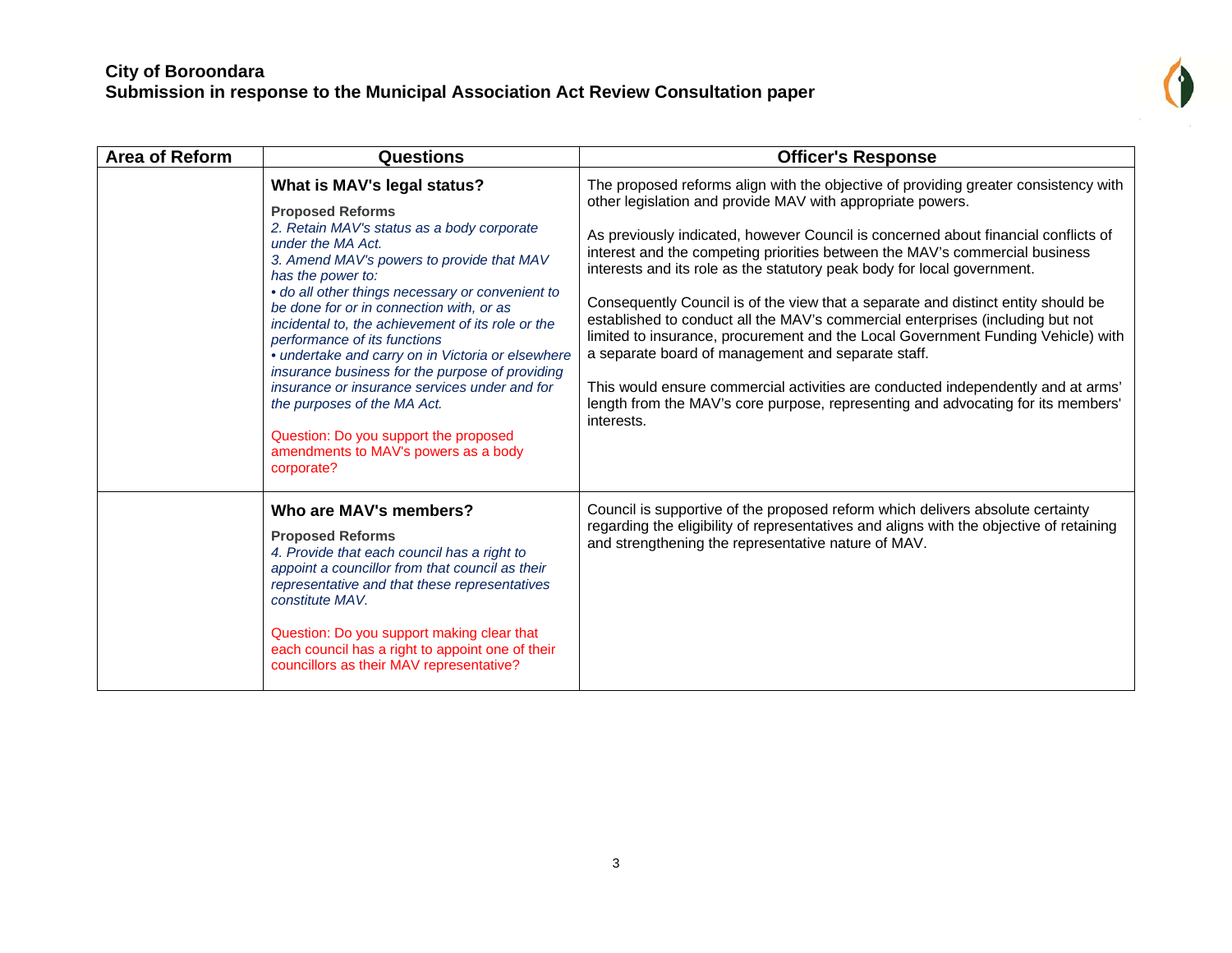

| <b>Area of Reform</b>                                                                                                                                                                                      | <b>Questions</b>                                                                                                                                                                                                                                                                                                                                                                                                                           | <b>Officer's Response</b>                                                                                                                                                                                                                                                                                                                                                                                                                                                                                                                                                                                                                                                                                                                                                                                                                                                                                                                                                                                                                                                                                                                                                                                                                                                                                                                  |
|------------------------------------------------------------------------------------------------------------------------------------------------------------------------------------------------------------|--------------------------------------------------------------------------------------------------------------------------------------------------------------------------------------------------------------------------------------------------------------------------------------------------------------------------------------------------------------------------------------------------------------------------------------------|--------------------------------------------------------------------------------------------------------------------------------------------------------------------------------------------------------------------------------------------------------------------------------------------------------------------------------------------------------------------------------------------------------------------------------------------------------------------------------------------------------------------------------------------------------------------------------------------------------------------------------------------------------------------------------------------------------------------------------------------------------------------------------------------------------------------------------------------------------------------------------------------------------------------------------------------------------------------------------------------------------------------------------------------------------------------------------------------------------------------------------------------------------------------------------------------------------------------------------------------------------------------------------------------------------------------------------------------|
| <b>Responsibilities</b><br>Addresses principles 1<br>and 2 and seeks to<br>introduce good practice<br>governance standards,<br>including clarity around<br>misuse of position and<br>conflict of interest. | What is the governing body<br>responsible for?<br><b>Proposed Reforms</b><br>5. Insert a provision that provides that the<br>appointed representatives are responsible for:<br>• determining the rules of the association<br>• appointing the president and board of<br>management<br>• determining the strategic direction of MAV.<br>Question: Do you support the inclusion of<br>responsibilities for the appointed<br>representatives? | Council is supportive of proposed reforms which align with the objective of retaining<br>and strengthening the representative nature of MAV and providing greater<br>understanding of the responsibilities of the State Council representatives.<br>In the context of the MAV's fundamental purpose being to represent members'<br>interests and being accountable to member councils, providing certainty that the<br>members' representatives determine the strategic direction of the MAV is a critical<br>reform.<br>There is however an inconsistency in the expression of reform 5 which refers to<br>"appointing" the president and board, and reform 8 which refers to persons being<br>"elected" to these roles. Consequently, it is unclear whether the proposed reform is<br>intended to give the governing body overarching responsibility for the appointment<br>(and presumably removal) of board members, in accordance with the rules set out<br>in Reform 8.<br>This could be clarified by a provision which makes the appointed representatives<br>responsible for "determining the rules of the association, including the rules for<br>appointing and removing the president and board of management".<br>Council is also of the view that the governing body should have oversight of board<br>members' remuneration. |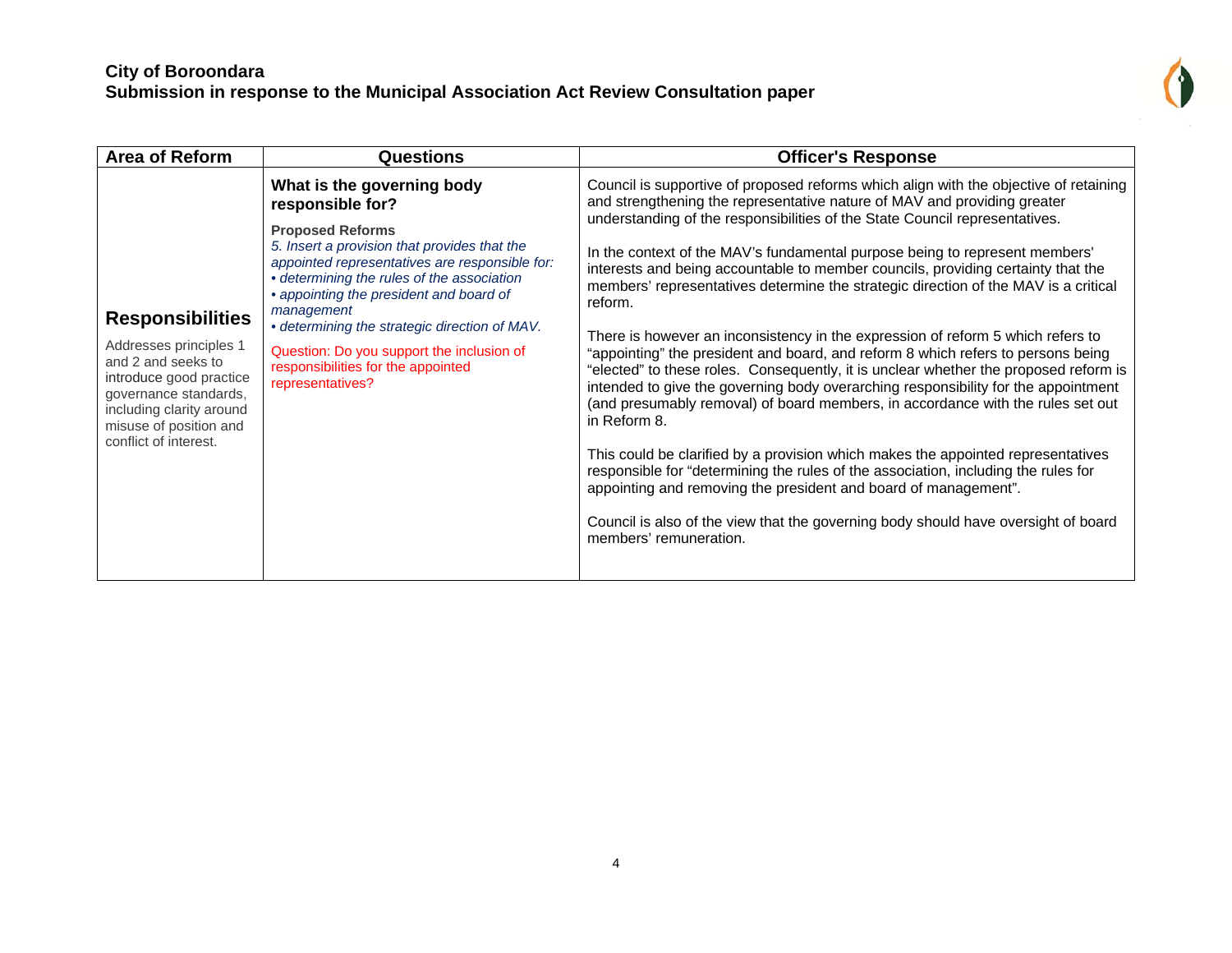

| <b>Area of Reform</b> | <b>Questions</b>                                                                                                                                                                                                                                                                                                                                                                                                                                                                                                                                                                                                                                                                                                                                                                                                                                                                                             | <b>Officer's Response</b>                                                                                                                                                                                                                                                                                                                                                                                                                                                                                                                                                                                                                                                                                                                                                                                                                                                                                                                                                                                                                                                                                                                                                                                                                                                                                                                                                                                                                                                                                                                                                                                                                                                                                                                                                                                                                                                                                                    |
|-----------------------|--------------------------------------------------------------------------------------------------------------------------------------------------------------------------------------------------------------------------------------------------------------------------------------------------------------------------------------------------------------------------------------------------------------------------------------------------------------------------------------------------------------------------------------------------------------------------------------------------------------------------------------------------------------------------------------------------------------------------------------------------------------------------------------------------------------------------------------------------------------------------------------------------------------|------------------------------------------------------------------------------------------------------------------------------------------------------------------------------------------------------------------------------------------------------------------------------------------------------------------------------------------------------------------------------------------------------------------------------------------------------------------------------------------------------------------------------------------------------------------------------------------------------------------------------------------------------------------------------------------------------------------------------------------------------------------------------------------------------------------------------------------------------------------------------------------------------------------------------------------------------------------------------------------------------------------------------------------------------------------------------------------------------------------------------------------------------------------------------------------------------------------------------------------------------------------------------------------------------------------------------------------------------------------------------------------------------------------------------------------------------------------------------------------------------------------------------------------------------------------------------------------------------------------------------------------------------------------------------------------------------------------------------------------------------------------------------------------------------------------------------------------------------------------------------------------------------------------------------|
|                       | How are the rules for the management<br>of MAV made, adopted and amended?<br><b>Proposed Reforms</b><br>6. Provide MAV the power to make rules for the<br>management of MAV.<br>7. Provide that a rule that is inconsistent with the<br>Municipal Association Act or contrary to law is of<br>no effect.<br>8. Provide that the following matters must be<br>provided for in the rules:<br>• annual fees<br>· rights, obligations and liabilities of members<br>• the election of the President and board of<br>management<br>• procedures for assessing the performance of<br>the board of management and dealing with<br>governance failures.<br>9. Provide that the rules may be amended,<br>removed or remade if 60 percent of the<br>representatives vote in favour of the change.<br>Question: Do you support the proposal that the<br>State Council have the power to make or amend<br>the MAV Rules? | The proposed reforms do align with the stated objectives of<br>providing flexibility for the MAV to adopt a robust set of rules reflective of<br>$\bullet$<br>changes to governance and corporate arrangements that flow from the<br>review.<br>enabling the MAV to put in place robust processes for election/dismissal of<br>the board of management or individual board members in the event of<br>governance failure.<br>Council is however of the view that the review provides an opportunity to establish<br>and enshrine key governance principles within the MA Act.<br><b>Board Renewal</b><br>It is generally accepted that effective boards need diversity. Traditionally, diversity<br>referred to skillsets, but is increasingly focusing on gender and cultural diversity, as<br>well as diversity of experience and tenure.<br>Council is of the view that the reforms should enshrine diversity principles for the<br>MAV Board by providing that the MAV Rules must limit the length of continuous<br>service of any one board member, to no more than 8 years. The reforms should<br>include appropriate transitional provisions applying this tenure limit to existing<br>board members having regard to their prior service.<br>Electoral processes<br>The MAV's fundamental purpose is to represent members' interests. Each<br>member Council in turn is required to act as a representative government, taking<br>into account the diverse needs of its local community. While lower in number, the<br>metropolitan Councils represent a higher proportion of the Victorian population and<br>as a consequence of the MAV's fee structures, contribute more in subscription<br>fees.<br>As the MAV is a statutory peak body, Council is of the view that the review should<br>consider the voter franchise and electoral structures of the MAV in greater detail<br>and include these in the MA Act. |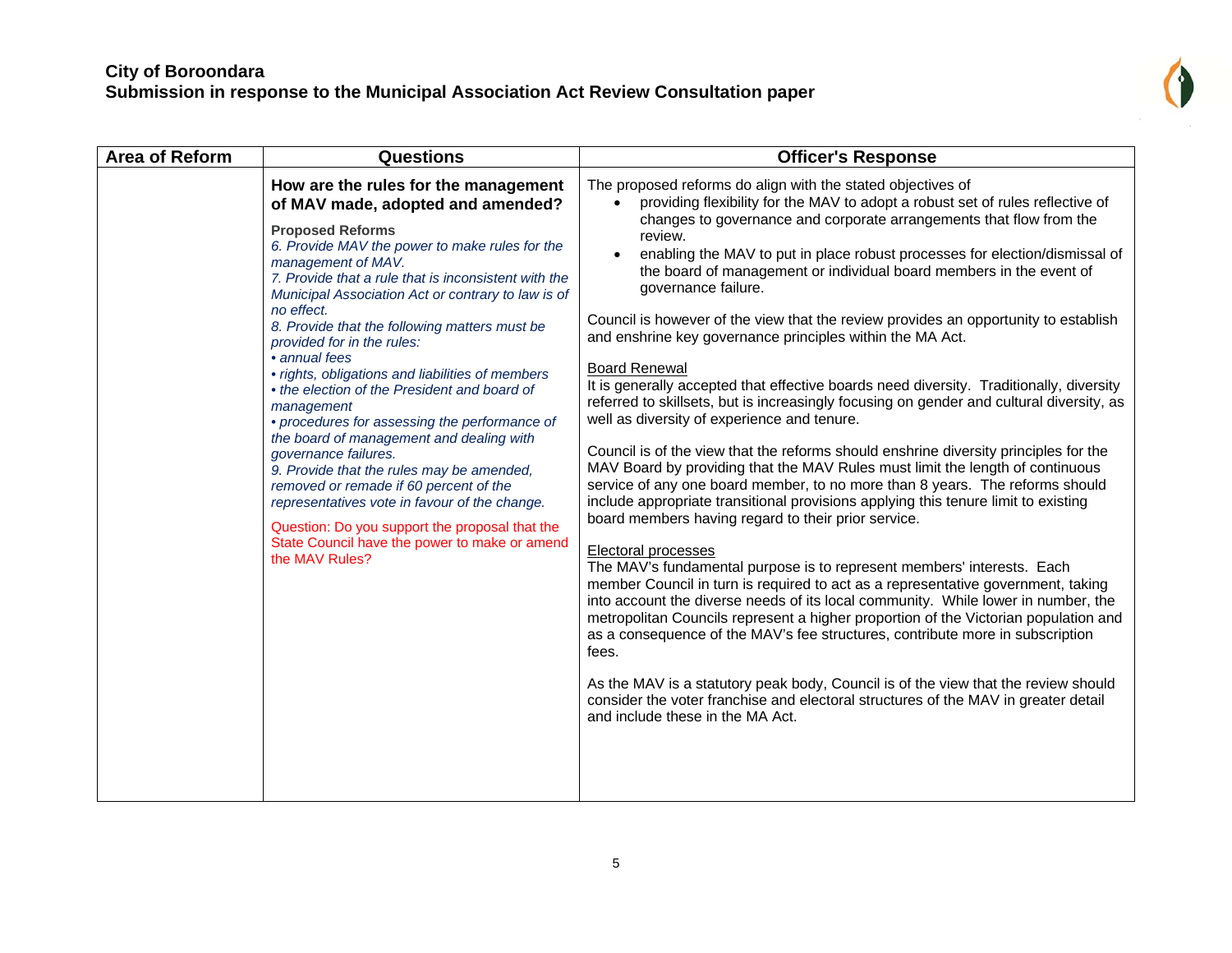

| <b>Area of Reform</b> | <b>Questions</b> | <b>Officer's Response</b>                                                                                                                                                                                                                                                                                                                                                                               |
|-----------------------|------------------|---------------------------------------------------------------------------------------------------------------------------------------------------------------------------------------------------------------------------------------------------------------------------------------------------------------------------------------------------------------------------------------------------------|
|                       |                  | As a fundamental principle, the Act should then promote the principle that the<br>residents of each municipality are proportionally represented on their local<br>government's peak body. The reforms should also promote greater transparency<br>around candidates for board elections; ensuring members can make well informed<br>choices when voting to elect the President and board of management. |
|                       |                  | As the proposed reforms anticipate, operational matters such as when elections<br>occur, and how ballots are marked, cast, and counted can be appropriately dealt<br>with in the MAV Rules.                                                                                                                                                                                                             |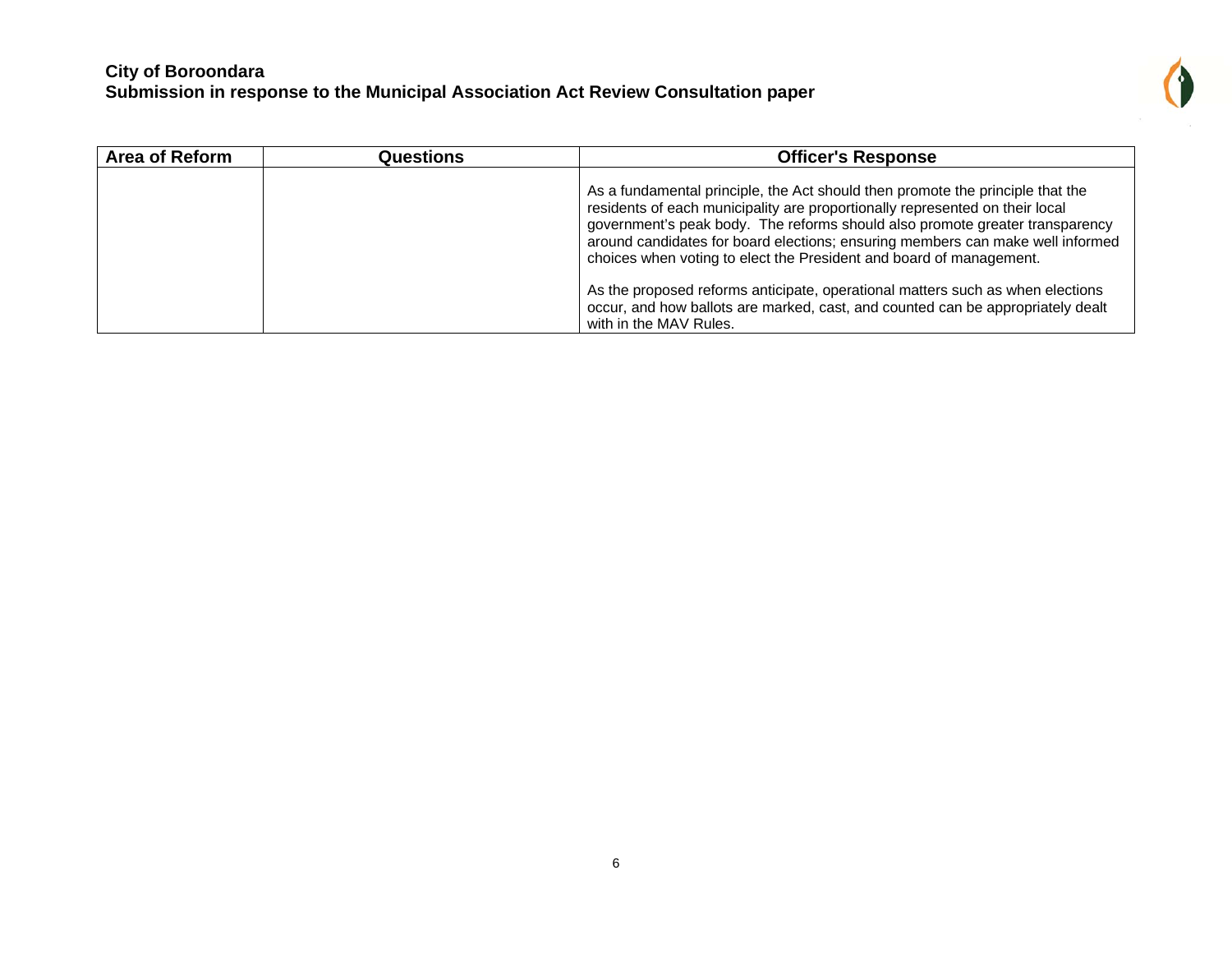

| <b>Area of Reform</b> | <b>Questions</b>                                                                                                                                                                                                                                                                                                                                                                                                                                                                                                                                                                                                                                                                                                                                                                       | <b>Officer's Response</b>                                                                                                                                       |
|-----------------------|----------------------------------------------------------------------------------------------------------------------------------------------------------------------------------------------------------------------------------------------------------------------------------------------------------------------------------------------------------------------------------------------------------------------------------------------------------------------------------------------------------------------------------------------------------------------------------------------------------------------------------------------------------------------------------------------------------------------------------------------------------------------------------------|-----------------------------------------------------------------------------------------------------------------------------------------------------------------|
|                       | What functions does the board of<br>management perform?                                                                                                                                                                                                                                                                                                                                                                                                                                                                                                                                                                                                                                                                                                                                | Council is supportive of the proposed reforms which align with the key reform<br>objective of strengthening the accountability and transparency of the board of |
|                       | <b>Proposed Reforms</b><br>10. Provide for MAV to have in place a board of<br>management with functions to include:<br>• the sound and prudent management of the<br>affairs of MAV<br>• exercising the powers of MAV (including the<br>power of delegation)<br>• providing general directions as to the<br>performance of MAV's functions and the<br>achievement of its objectives<br>• reporting on MAV's performance and financial<br>transactions<br>• monitoring the performance of its Chief<br>Executive Officer.<br>11. Provide that the board of management must<br>have mechanisms in place for monitoring the<br>exercise of delegated authority.<br>Question: Do you support setting out the<br>functions and responsibilities of the board of<br>management in the MA Act? | management.                                                                                                                                                     |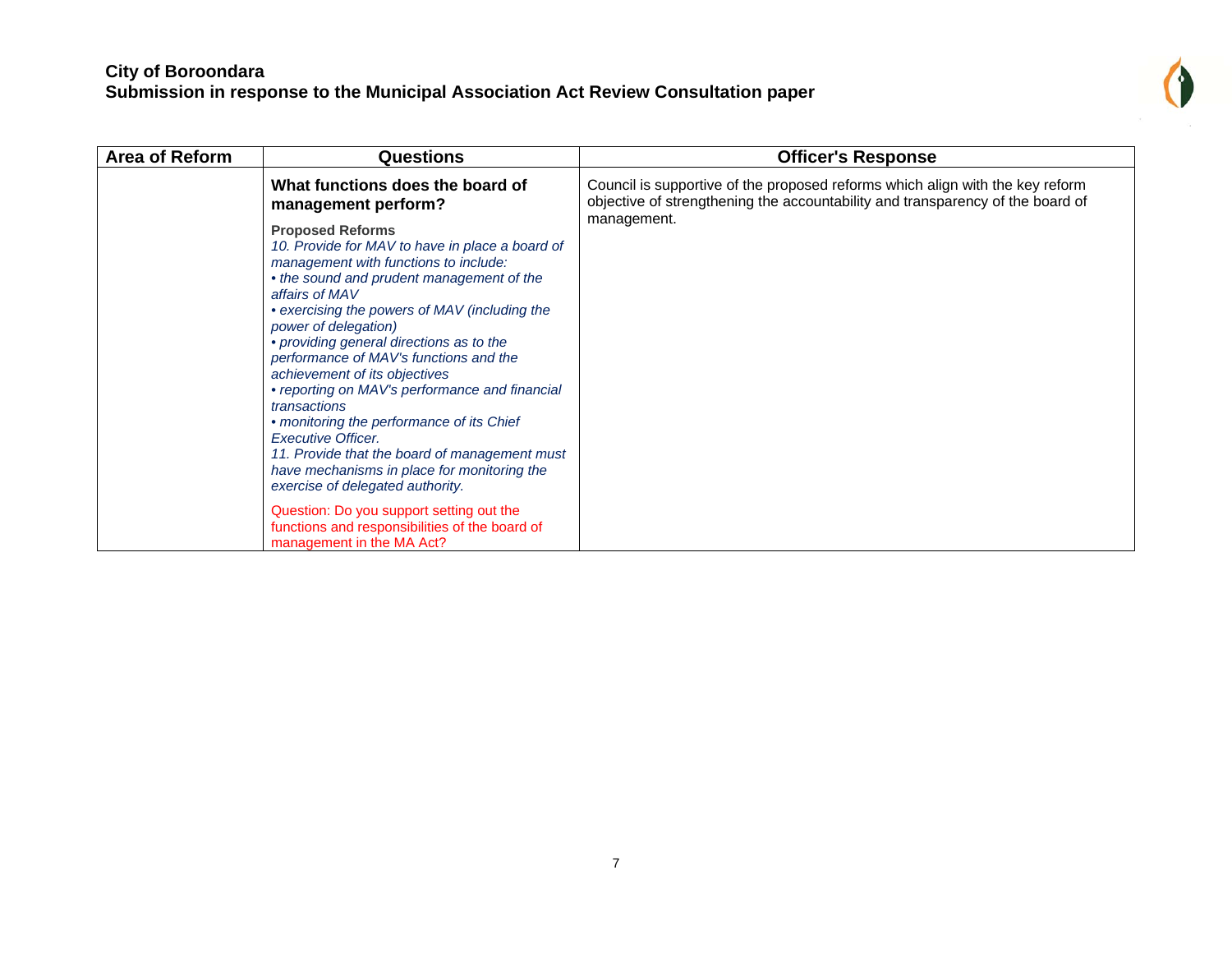

| <b>Area of Reform</b> | <b>Questions</b>                                                                                                                                                                                                                                                                                                                                                                                                                                                                                                                                                                                                                                                                                                               | <b>Officer's Response</b>                                                                                                                                                                                                                                                                                                                                                                                                                                                           |
|-----------------------|--------------------------------------------------------------------------------------------------------------------------------------------------------------------------------------------------------------------------------------------------------------------------------------------------------------------------------------------------------------------------------------------------------------------------------------------------------------------------------------------------------------------------------------------------------------------------------------------------------------------------------------------------------------------------------------------------------------------------------|-------------------------------------------------------------------------------------------------------------------------------------------------------------------------------------------------------------------------------------------------------------------------------------------------------------------------------------------------------------------------------------------------------------------------------------------------------------------------------------|
|                       | What conduct is expected of board<br>members?<br><b>Proposed Reforms</b><br>12. Provide that the board of management must<br>have processes in place for dealing with<br>conflicts of interest, misuse of position and the<br>prevention of fraudulent behaviour.<br>13. Provide that board members must at all<br>times in the exercise of the functions of their<br>office act:<br>• honestly<br>• in good faith in the best interests of MAV<br>• with integrity<br>• in a financially responsible manner<br>• with a reasonable degree of care, diligence<br>and skill<br>• in compliance with the MA Act and MAV Rules.<br>Question: Do you support the addition of<br>conduct provisions for the board of<br>management? | Council is supportive of the proposed reforms which align with the review objective<br>of providing a framework for good governance in the carrying out of the board of<br>management's functions.<br>An alternative reform approach would be to mandate the adoption of a Code of<br>Conduct for MAV Board members, similar to the requirements of the Local<br>Government Act 1989 with prescribed minimum contents including, but not limited<br>to, those set out in Reform 13. |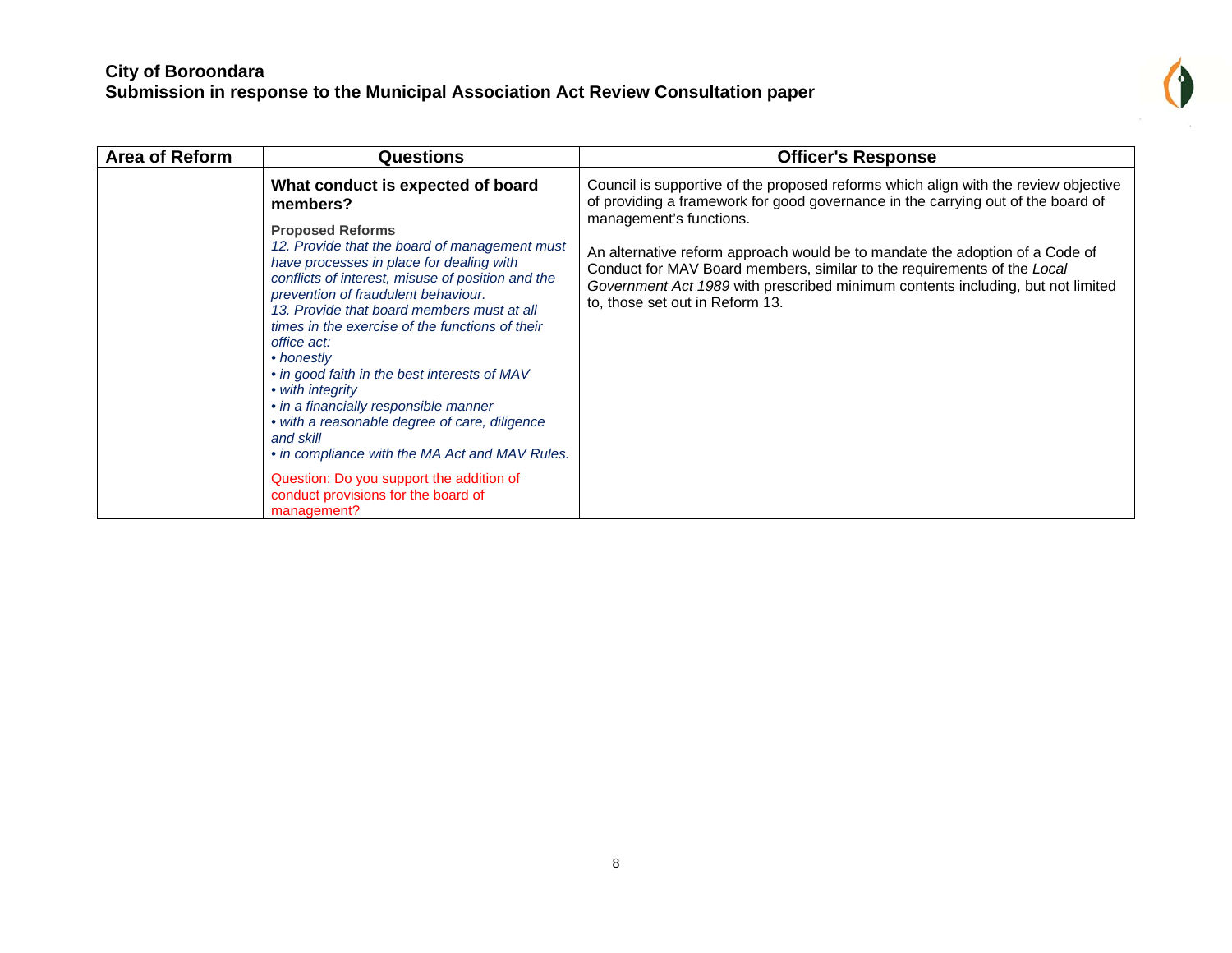| <b>Area of Reform</b>                                                                                                                                                                                                   | <b>Questions</b>                                                                                                                                                                                                                                                                                                                                                                                                                                                                                                                                                                                                                                                                                                                                                                                                | <b>Officer's Response</b>                                                                                                                                                                                                                                                                                                                                                                                                                                                                                                                                                                                                                                                                                                                                                                                                                                                                                                                                                             |
|-------------------------------------------------------------------------------------------------------------------------------------------------------------------------------------------------------------------------|-----------------------------------------------------------------------------------------------------------------------------------------------------------------------------------------------------------------------------------------------------------------------------------------------------------------------------------------------------------------------------------------------------------------------------------------------------------------------------------------------------------------------------------------------------------------------------------------------------------------------------------------------------------------------------------------------------------------------------------------------------------------------------------------------------------------|---------------------------------------------------------------------------------------------------------------------------------------------------------------------------------------------------------------------------------------------------------------------------------------------------------------------------------------------------------------------------------------------------------------------------------------------------------------------------------------------------------------------------------------------------------------------------------------------------------------------------------------------------------------------------------------------------------------------------------------------------------------------------------------------------------------------------------------------------------------------------------------------------------------------------------------------------------------------------------------|
|                                                                                                                                                                                                                         | Who has oversight over executive and<br><b>CEO</b> remuneration?                                                                                                                                                                                                                                                                                                                                                                                                                                                                                                                                                                                                                                                                                                                                                | Council is supportive of the proposed reforms which align with the review objective<br>of providing transparency and certainty for CEO employment.                                                                                                                                                                                                                                                                                                                                                                                                                                                                                                                                                                                                                                                                                                                                                                                                                                    |
|                                                                                                                                                                                                                         | <b>Proposed Reforms</b>                                                                                                                                                                                                                                                                                                                                                                                                                                                                                                                                                                                                                                                                                                                                                                                         |                                                                                                                                                                                                                                                                                                                                                                                                                                                                                                                                                                                                                                                                                                                                                                                                                                                                                                                                                                                       |
|                                                                                                                                                                                                                         | 14. Provide that the board of management may<br>appoint a CEO for the day to day management<br>and administration of MAV.                                                                                                                                                                                                                                                                                                                                                                                                                                                                                                                                                                                                                                                                                       |                                                                                                                                                                                                                                                                                                                                                                                                                                                                                                                                                                                                                                                                                                                                                                                                                                                                                                                                                                                       |
|                                                                                                                                                                                                                         | 15. Provide that MAV must have in place a CEO<br>remuneration policy that broadly aligns with the<br>Victorian Public Sector Commission's Policy on<br><b>Executive Remuneration for Public Entities in</b><br>the Broader Public Sector.                                                                                                                                                                                                                                                                                                                                                                                                                                                                                                                                                                       |                                                                                                                                                                                                                                                                                                                                                                                                                                                                                                                                                                                                                                                                                                                                                                                                                                                                                                                                                                                       |
|                                                                                                                                                                                                                         | Question: Do you support the requirement for a<br>remuneration policy?                                                                                                                                                                                                                                                                                                                                                                                                                                                                                                                                                                                                                                                                                                                                          |                                                                                                                                                                                                                                                                                                                                                                                                                                                                                                                                                                                                                                                                                                                                                                                                                                                                                                                                                                                       |
|                                                                                                                                                                                                                         | How will MAV manage and report on<br>its finances?                                                                                                                                                                                                                                                                                                                                                                                                                                                                                                                                                                                                                                                                                                                                                              | As previously indicated, Council is concerned about the competing priorities<br>between the MAV's commercial business interests, and its role as the statutory                                                                                                                                                                                                                                                                                                                                                                                                                                                                                                                                                                                                                                                                                                                                                                                                                        |
| <b>Reporting and</b><br><b>Accountability</b><br>Addresses principles 1<br>and 3 and seeks to<br>provide greater<br>transparency and an<br>obligation to report,<br>explain and be<br>answerable to member<br>councils. | <b>Proposed Reforms</b><br>16. Insert a provision that provides that MAV<br>must comply with the following principles of<br>sound financial management:<br>· manage financial risks prudently, having regard<br>to economic circumstances<br>• undertake responsible spending and<br>investment for the benefit of member councils<br>· provide services which are accessible and<br>responsive to local government needs<br>· ensure full, accurate and timely disclosure of<br>financial information.<br>17. Provide that MAV must keep proper<br>accounts and records of MAV's transactions and<br>affairs in order to sufficiently explain the financial<br>operations and financial position of MAV.<br>18. Provide that, within four months after the end<br>of each financial year, MAV must prepare and | peak body for local government.<br>Consequently Council is of the view that a separate and distinct entity should be<br>established to conduct all the MAV's commercial enterprises (eg insurance,<br>procurement and the and the Local Government Funding Vehicle) independently<br>and at arms' length from the MAV's core purpose, representing and advocating for<br>its members' interests.<br>If the MAV's commercial enterprises are not separated, Council considers it<br>appropriate that the MAV be required to prepare separate, independently audited<br>accounts for each of its commercial activities detailing all income received by the<br>MAV from its insurance scheme, any aggregated fund raising activities and its<br>individual procurement arrangements.<br>Council is otherwise supportive of the proposed reforms which align with the review<br>objectives of:<br>Ensuring MAV is transparent to its representatives, the community and the<br>Minister. |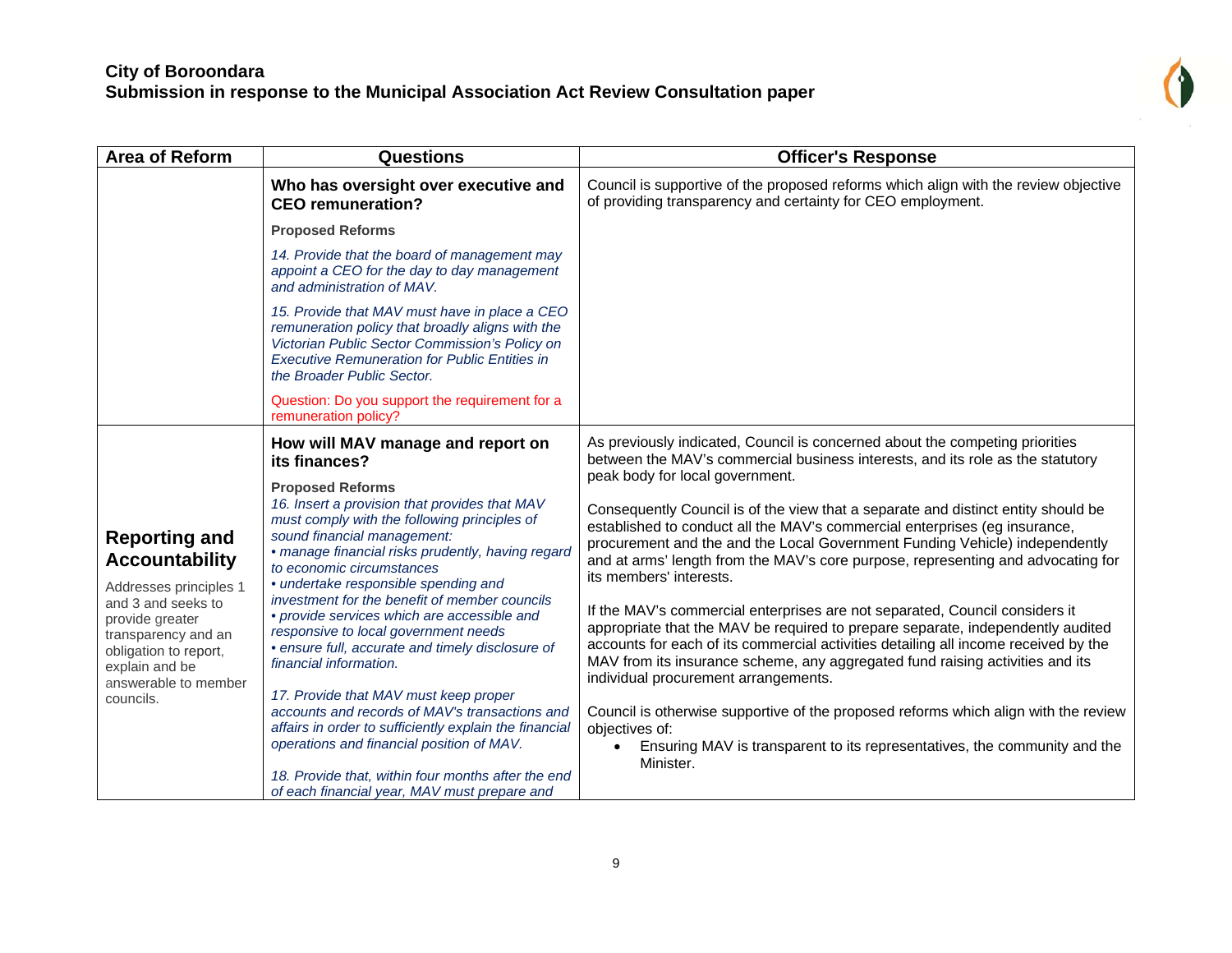

| <b>Area of Reform</b> | <b>Questions</b>                                                                                                                                                                                                                                                                                                                                                                                                                                               | <b>Officer's Response</b>                                                                                                                                                                                                                                                                                                                                                                                                                                                                                                                                     |
|-----------------------|----------------------------------------------------------------------------------------------------------------------------------------------------------------------------------------------------------------------------------------------------------------------------------------------------------------------------------------------------------------------------------------------------------------------------------------------------------------|---------------------------------------------------------------------------------------------------------------------------------------------------------------------------------------------------------------------------------------------------------------------------------------------------------------------------------------------------------------------------------------------------------------------------------------------------------------------------------------------------------------------------------------------------------------|
|                       | have independently audited financial statements<br>in accordance with the Australian Accounting<br>Standards. The financial statements must be<br>included in the annual report for the relevant<br>financial year and contain such information as is<br>necessary to give a true and fair view of the<br>financial transactions and state of affairs of the<br>insurance scheme.<br>Question: Do you support the principles of<br>sound financial management? | Ensuring that the concerns raised in The Auditor-General's report about<br>$\bullet$<br>the types of financial management provisions that normally apply to<br>demonstrate the accountability of public bodies, but do not currently apply<br>to MAV, are addressed.<br>Demonstrating MAV's financial management by providing an overall<br>$\bullet$<br>financial reporting framework that introduces principles of sound financial<br>management and requirements to keep proper accounts and records and<br>prepare and have audited financial statements. |
|                       | What strategic planning and reporting<br>documents will be required?<br><b>Proposed Reforms</b>                                                                                                                                                                                                                                                                                                                                                                | Council is supportive of the proposed reforms which align with the objective of<br>achieving greater accountability to the appointed representatives in line with the<br>responsibility of the representatives to determine the strategic direction for MAV.                                                                                                                                                                                                                                                                                                  |
|                       | 19. Insert a provision that provides that the<br>board of management must develop a strategic<br>plan for the implementation of the strategic<br>direction set by the State Council.                                                                                                                                                                                                                                                                           | Council is however, of the view that reform 20 should further strengthen the<br>accountability of the MAV to its members, by requiring the MAV to conduct an<br>annual satisfaction survey of all members, the results of which must be included in<br>the annual report.                                                                                                                                                                                                                                                                                     |
|                       | 20. Provide that MAV must develop an annual<br>report setting out MAV's performance against<br>the objectives set out in the strategic plan.                                                                                                                                                                                                                                                                                                                   |                                                                                                                                                                                                                                                                                                                                                                                                                                                                                                                                                               |
|                       | 21. Provide that, within four months after the end<br>of each financial year, MAV must submit the<br>annual report to the annual general meeting of<br>MAV and lodge with the Minister a copy of the<br>annual report to be tabled in both houses of<br>Parliament.                                                                                                                                                                                            |                                                                                                                                                                                                                                                                                                                                                                                                                                                                                                                                                               |
|                       | Question: Do you support increased<br>accountability to the member councils and the<br>Minister as set out in the proposed reforms?                                                                                                                                                                                                                                                                                                                            |                                                                                                                                                                                                                                                                                                                                                                                                                                                                                                                                                               |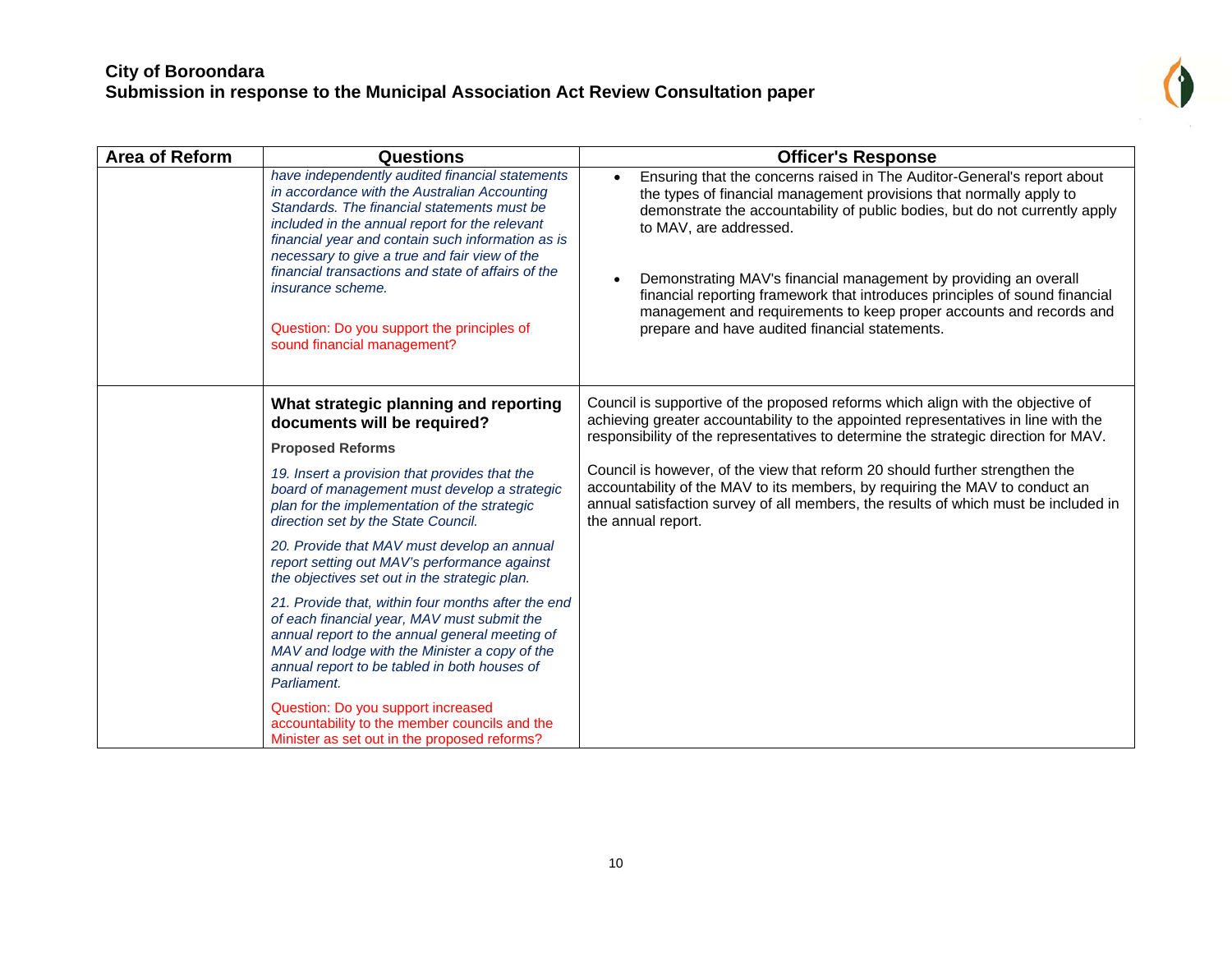

| <b>Area of Reform</b> | <b>Questions</b>                                                                                                                                                                                                                                                                                                                                                                                                                                                                                                                                                                                                                                                                                                                                                                                                                                                                                                                                                                                                                                                                                                                       | <b>Officer's Response</b>                                                                                                                                                                                                                                                                                                                                                                                                                                                                                                                                                                                                                                                                                                                                                                                                                                                                                                                                                                                                                                                                                                                                                                                                                                                                                                                                                                                                                                                                                                                                                                                                                                                                                                                                                                                                                                                                                                                                                                                                                                                                                               |
|-----------------------|----------------------------------------------------------------------------------------------------------------------------------------------------------------------------------------------------------------------------------------------------------------------------------------------------------------------------------------------------------------------------------------------------------------------------------------------------------------------------------------------------------------------------------------------------------------------------------------------------------------------------------------------------------------------------------------------------------------------------------------------------------------------------------------------------------------------------------------------------------------------------------------------------------------------------------------------------------------------------------------------------------------------------------------------------------------------------------------------------------------------------------------|-------------------------------------------------------------------------------------------------------------------------------------------------------------------------------------------------------------------------------------------------------------------------------------------------------------------------------------------------------------------------------------------------------------------------------------------------------------------------------------------------------------------------------------------------------------------------------------------------------------------------------------------------------------------------------------------------------------------------------------------------------------------------------------------------------------------------------------------------------------------------------------------------------------------------------------------------------------------------------------------------------------------------------------------------------------------------------------------------------------------------------------------------------------------------------------------------------------------------------------------------------------------------------------------------------------------------------------------------------------------------------------------------------------------------------------------------------------------------------------------------------------------------------------------------------------------------------------------------------------------------------------------------------------------------------------------------------------------------------------------------------------------------------------------------------------------------------------------------------------------------------------------------------------------------------------------------------------------------------------------------------------------------------------------------------------------------------------------------------------------------|
|                       | How will procurement be carried out?<br><b>Proposed Reforms</b><br>22. Insert a provision to require MAV to adopt a<br>procurement policy detailing the principles,<br>processes and procedures that will apply to all<br>purchases of goods and services by MAV.<br>23. This procurement policy would need to<br>specify:<br>• the circumstances in which MAV will invite<br>tenders or expressions of interest from any<br>person interested in undertaking the contract<br>• the form and manner in which MAV will<br>undertake tenders or expressions of interest<br>• a process to regularly review contractual<br>arrangements to ensure they are achieving<br>value for money<br>• a process to manage conflicts of interest.<br>24. Insert a provision to provide that when MAV<br>is carrying out procurement activities on behalf<br>of councils, MAV must provide information to<br>councils on the specifications of the tender and<br>how the tender process was undertaken, and<br>seek to facilitate shared service arrangements.<br>Question: Do you support the requirement for<br>MAV to adopt a procurement policy? | Council is supportive of reforms 22 and 23 which require the MAV to have (as<br>Council's are similarly required to have under the Local Government Act 1989) a<br>procurement policy that sets out the principles, processes and procedures that will<br>apply to all purchases of goods, services and works by the MAV.<br>Neither the reforms, nor the reform objectives however, go far enough in the<br>context of the MAV providing aggregated procurement services, as the reform is<br>limited to "purchases  by the MAV" [emphasis added].<br>As previously indicated, it is clear from the consultation paper that appropriate<br>consideration hasn't been given to whether it is in fact, still necessary or<br>appropriate for the MAV to be a provider of aggregated procurement services to<br>the local government sector.<br>Again as previously indicated, if the MAV is to continue providing these services,<br>Council is of the view that a separate and distinct entity should be established to<br>conduct all the MAV's commercial enterprises (including but not limited to<br>insurance and procurement). A separate entity would conduct these commercial<br>activities with its own board of management and its own staff, independently and at<br>arms' length from the MAV whose core purpose would remain representing and<br>advocating for its members' interests.<br>That new entity should then additionally be required to develop a Procurement<br>Services Policy, that:<br>details the principles, processes and procedures that will apply to the<br>conduct of aggregated procurement services by the MAV on behalf of its<br>members.<br>specifies the circumstances in which MAV will invite tenders or expressions<br>of interest (EOIs) on behalf of its members.<br>specifies the form and manner in which MAV will undertake tenders or<br>EOIs on behalf of its members.<br>specifies a mechanism to regularly review processes, procedures and<br>contractual arrangements to ensure resultant tenders or EOIs are<br>delivering value for money for member councils. |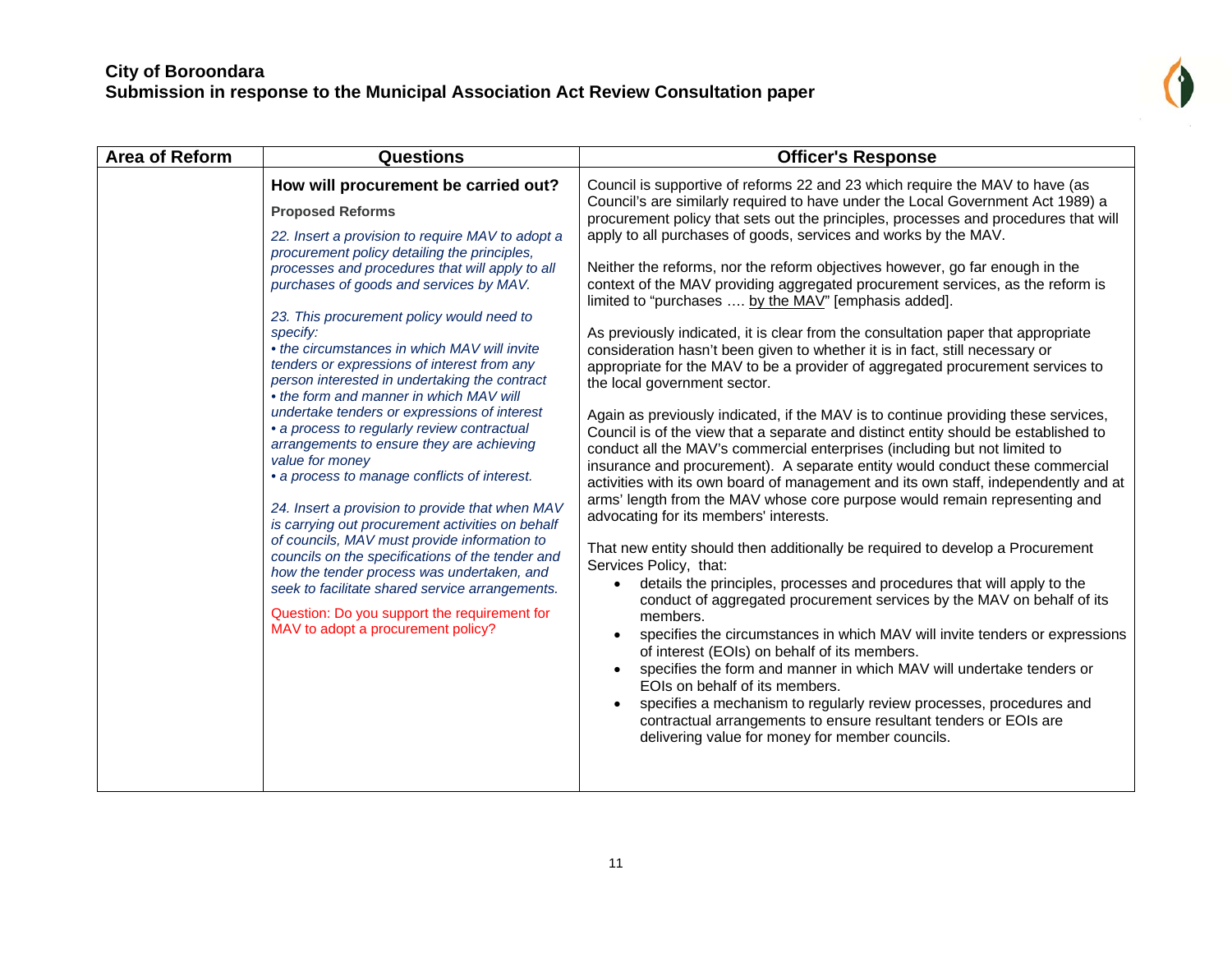

| <b>Area of Reform</b> | Questions | <b>Officer's Response</b>                                                                                                                                                                                                                                                                                                                                                                                                                                                     |
|-----------------------|-----------|-------------------------------------------------------------------------------------------------------------------------------------------------------------------------------------------------------------------------------------------------------------------------------------------------------------------------------------------------------------------------------------------------------------------------------------------------------------------------------|
|                       |           | Council is generally supportive of reform 24; however Council is of the view that<br>reform does not go far enough in merely requiring Councils to be informed about<br>the specifications for tender processes. In order to ensure that the tender process<br>meets the needs of the sector, and is in the sector's best interests, the entity<br>providing procurement services should be required to consult with the sector when<br>developing the tender specifications. |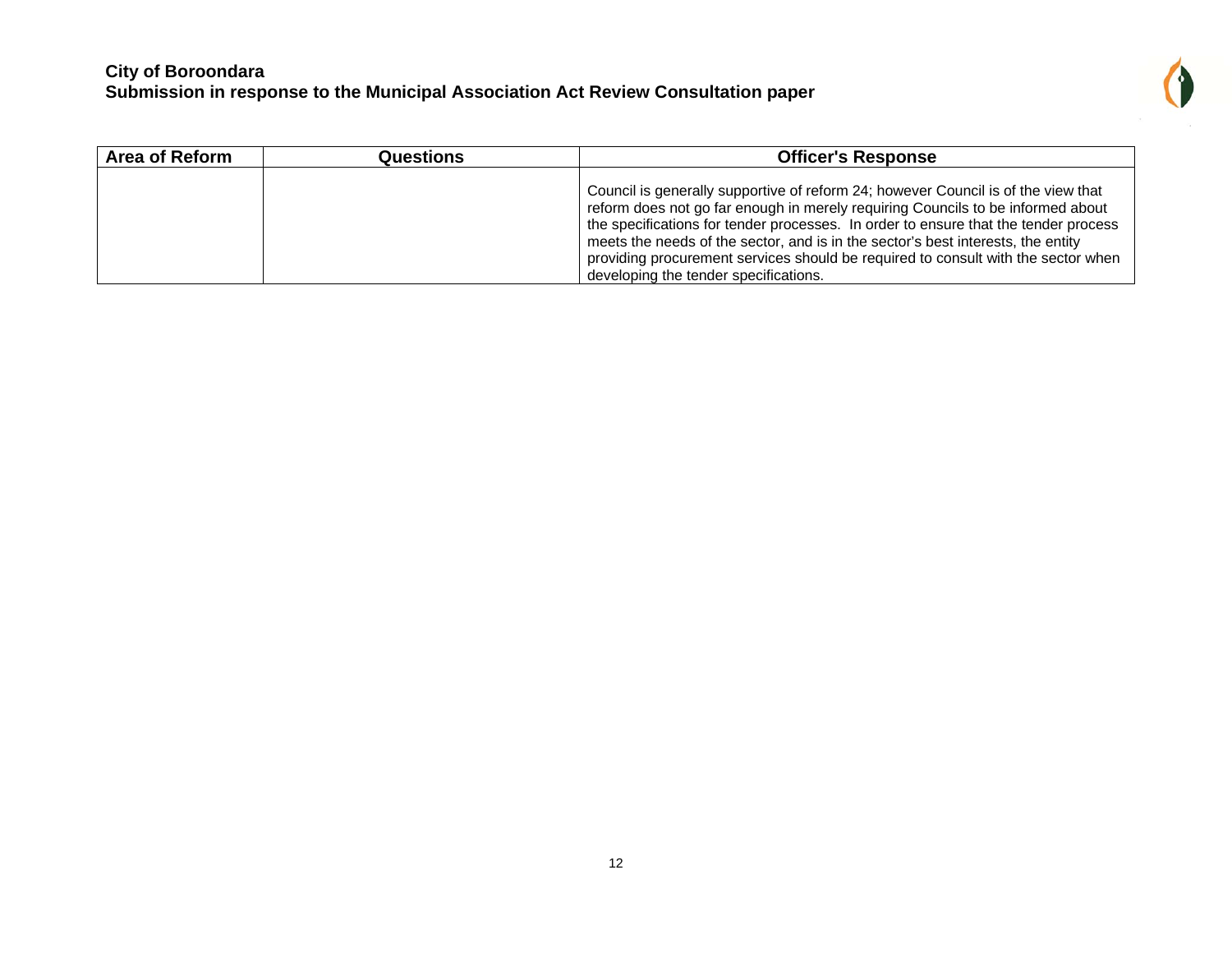

| <b>Area of Reform</b>                                                                                                                                                                         | <b>Questions</b>                                                                                                                                                                                                                                                                                                                                                                                                                                                                                                                                                                                                                                                                                                  | <b>Officer's Response</b>                                                                                                                                                                                                                                                                                                                                                                                                                                                                                                                                                                                                                                                                                                                                                                                                           |
|-----------------------------------------------------------------------------------------------------------------------------------------------------------------------------------------------|-------------------------------------------------------------------------------------------------------------------------------------------------------------------------------------------------------------------------------------------------------------------------------------------------------------------------------------------------------------------------------------------------------------------------------------------------------------------------------------------------------------------------------------------------------------------------------------------------------------------------------------------------------------------------------------------------------------------|-------------------------------------------------------------------------------------------------------------------------------------------------------------------------------------------------------------------------------------------------------------------------------------------------------------------------------------------------------------------------------------------------------------------------------------------------------------------------------------------------------------------------------------------------------------------------------------------------------------------------------------------------------------------------------------------------------------------------------------------------------------------------------------------------------------------------------------|
|                                                                                                                                                                                               | How will MAV's risks be managed?<br><b>Proposed Reforms</b><br>25. Provide that MAV establish an independently<br>chaired internal audit and risk committee to<br>review the effectiveness of MAV's financial<br>reporting and risk management frameworks.                                                                                                                                                                                                                                                                                                                                                                                                                                                        | Council is supportive of the proposed reforms which align with the key objectives of<br>mandating and strengthening the role of MAV's existing audit committee in line with<br>the proposed reforms to the Local Government Act and the Australian Prudential<br>Regulation Authority's (APRA) prudential standard CPS 510 which requires APRA<br>regulated bodies to have an audit committee to review the effectiveness of financial<br>reporting and risk management frameworks.                                                                                                                                                                                                                                                                                                                                                 |
|                                                                                                                                                                                               | Question: Do you support the requirement to<br>establish an audit and risk committee as detailed<br>in the proposed reform?                                                                                                                                                                                                                                                                                                                                                                                                                                                                                                                                                                                       | It is noted that the proposed reforms set out in the discussion paper, "Act for the<br>future, Directions for a new Local Government Act" envisage Council audit and risk<br>committees comprising a majority of independent members. Council is of the view<br>that as a peak body, the MAV should be role modelling best practice and the<br>highest standards of governance. As such, it would be appropriate for reform 25 to<br>go further and require the MAV's audit and risk committee to similarly have a<br>majority of independent members.                                                                                                                                                                                                                                                                              |
| <b>Insurance</b><br>Addresses principles 1<br>and 4 and seeks to<br>ensure that MAV<br>insurance is prudentially<br>managed to safeguard<br>the interests of policy<br>holders and claimants. | How will MAV's mutual liability<br>insurance scheme operate?<br><b>Proposed Reforms</b><br>26. Retain the requirement for MAV to provide<br>mutual liability insurance for the benefit of<br>Victorian councils and any other sector if<br>expansion of the fund is in the interest of the<br>participating Victorian member councils.<br>27. Provide that the Minister must ensure a<br>review of the insurance provisions in the MA Act<br>is completed every five years to determine<br>whether the provisions remain appropriate.<br>Question: Do you support the inclusion of a<br>regular review mechanism to assess whether<br>the provisions relating to MAV's insurance<br>functions remain appropriate? | Council is supportive of the proposed reform 27 requiring the Minister to ensure a<br>review of the insurance provisions in the MA Act is completed every five years to<br>determine whether the provisions remain appropriate.<br>As previously indicated however, it is clear that the present opportunity to<br>undertake such a review has not been taken up.<br>Council is of the view that appropriate consideration hasn't been given to whether it<br>is in fact, still necessary or appropriate for the MAV to be a provider of insurance<br>protection for local government.<br>As set out in the consultation paper, MAV's mutual liability insurance scheme was<br>established in 1993 in response to the collapse of Mercantile Mutual and the<br>broader market failure which led to excessive premiums for councils. |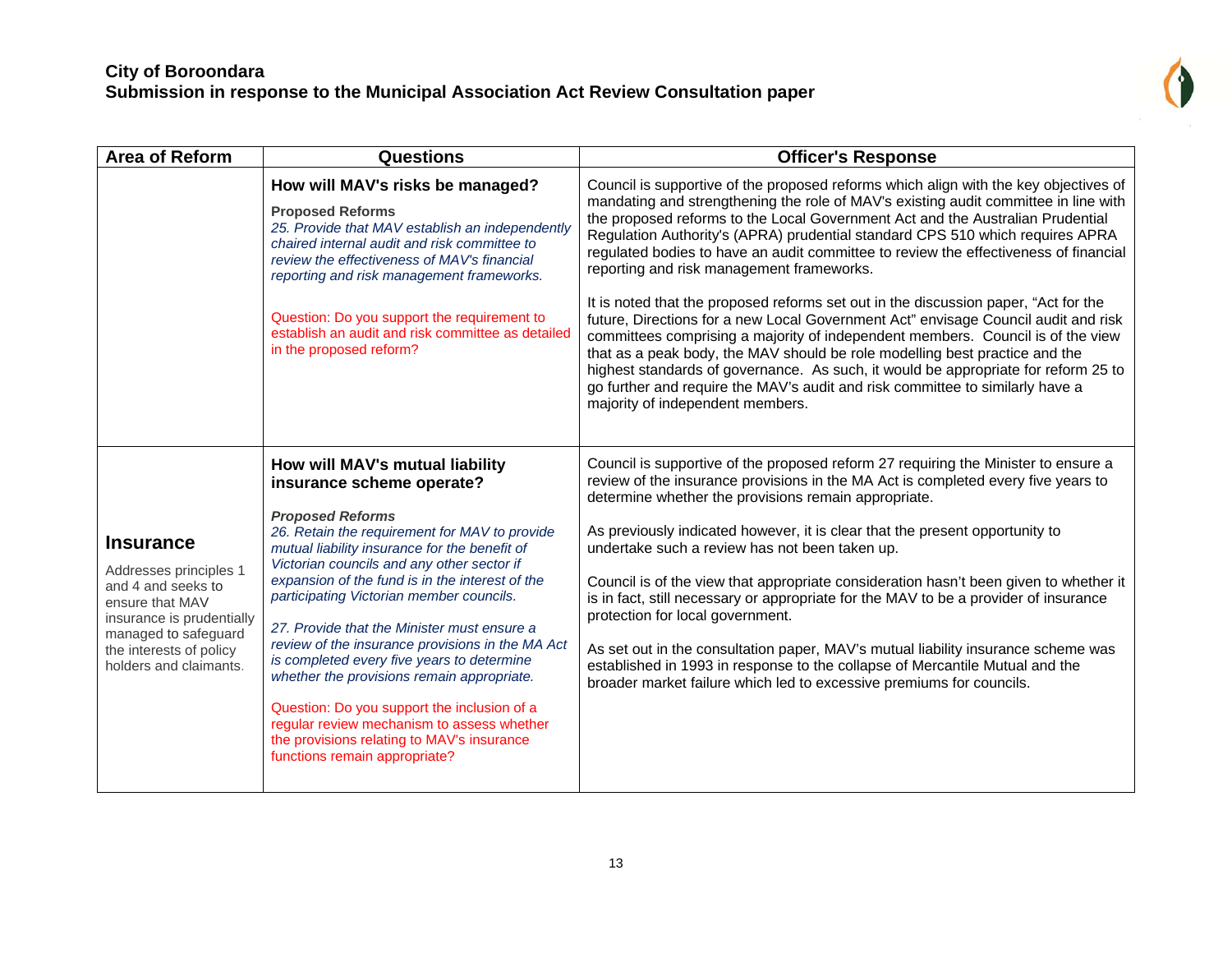| i. |
|----|
|    |
|    |

| <b>Area of Reform</b> | <b>Questions</b> | <b>Officer's Response</b>                                                                                                                                                                                                                                                                                                                                                                                                                                                                                                                  |
|-----------------------|------------------|--------------------------------------------------------------------------------------------------------------------------------------------------------------------------------------------------------------------------------------------------------------------------------------------------------------------------------------------------------------------------------------------------------------------------------------------------------------------------------------------------------------------------------------------|
|                       |                  | It is evident since that time however, that appropriate insurance coverage is<br>available in the market. Indeed, Council is concerned that the scheme introduced<br>to combat excessive premiums for Councils is now, in fact, charging excessive<br>premiums as evidenced by the competitive tender for insurance brokerage services<br>undertaken by the City of Boroondara which achieved significant savings when<br>compared with the amounts Council has been contributing in previous years to the<br>MAV Liability Mutual Scheme. |
|                       |                  | Council is additionally aware of other member Councils having achieved similar or<br>even better outcomes leading them to similarly abandon the Liability Mutual<br>Scheme.                                                                                                                                                                                                                                                                                                                                                                |
|                       |                  | If it is considered necessary to maintain a statutory corporation able to provide<br>insurance products to the local government sector, Council is of the view that this<br>should be should be provided by a separate and distinct entity, with a separate<br>board of management and its own staff.                                                                                                                                                                                                                                      |
|                       |                  | This would ensure that insurance products are provided independently and at<br>arms' length from the MAV's core purpose; representing and advocating for its<br>members' interests.                                                                                                                                                                                                                                                                                                                                                        |
|                       |                  | The entity established to provide mutual liability insurance should then be subject<br>to the proposed reforms.                                                                                                                                                                                                                                                                                                                                                                                                                            |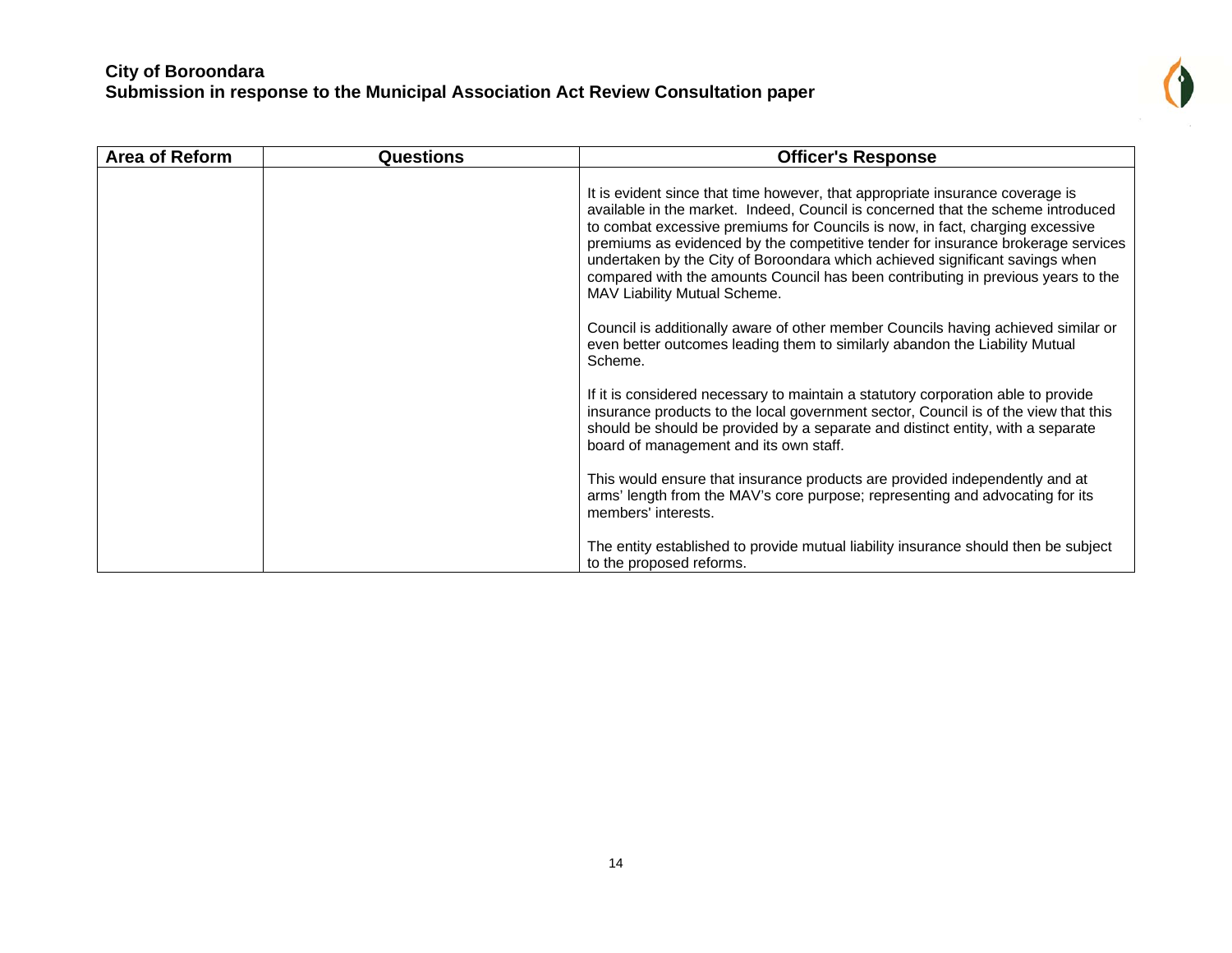

| <b>Area of Reform</b> | <b>Questions</b>                                                                                                                                                                                                                                                                                                                                                                                                                                                                                                                                                                                                                                                                                                                                                                                                                                                                                                                                                                                                                                                                                                                                                                                                                                                                                                                                           | <b>Officer's Response</b>                                                                                                                                                                                                                                                                                                                                                                                                                                                                                                                                                                                                                                                                                                                                                                                                                                                                                                                                                                                                                                                                                                                                                                                                                                                                                                                                                                                                                                                                                                                                                                                                                                                                                                                                                                                                                                                                                                                                                                                                                                                                              |
|-----------------------|------------------------------------------------------------------------------------------------------------------------------------------------------------------------------------------------------------------------------------------------------------------------------------------------------------------------------------------------------------------------------------------------------------------------------------------------------------------------------------------------------------------------------------------------------------------------------------------------------------------------------------------------------------------------------------------------------------------------------------------------------------------------------------------------------------------------------------------------------------------------------------------------------------------------------------------------------------------------------------------------------------------------------------------------------------------------------------------------------------------------------------------------------------------------------------------------------------------------------------------------------------------------------------------------------------------------------------------------------------|--------------------------------------------------------------------------------------------------------------------------------------------------------------------------------------------------------------------------------------------------------------------------------------------------------------------------------------------------------------------------------------------------------------------------------------------------------------------------------------------------------------------------------------------------------------------------------------------------------------------------------------------------------------------------------------------------------------------------------------------------------------------------------------------------------------------------------------------------------------------------------------------------------------------------------------------------------------------------------------------------------------------------------------------------------------------------------------------------------------------------------------------------------------------------------------------------------------------------------------------------------------------------------------------------------------------------------------------------------------------------------------------------------------------------------------------------------------------------------------------------------------------------------------------------------------------------------------------------------------------------------------------------------------------------------------------------------------------------------------------------------------------------------------------------------------------------------------------------------------------------------------------------------------------------------------------------------------------------------------------------------------------------------------------------------------------------------------------------------|
|                       | How will MAV's insurance activities be<br>prudentially managed?<br><b>Proposed Reforms</b><br>28. Remove the provisions relating to the fidelity<br>guarantee fund and accident insurance.<br>29. Provide that, in addition to the mandatory<br>provision of mutual liability insurance, MAV may,<br>subject to Ministerial approval, arrange<br>insurance and receive commissions.<br>30. Provide that in the performance of all of<br>MAV's insurance functions (including mutual<br>liability insurance), MAV be subject to the<br>general direction of the Minister.<br>31. Provide that MAV must include in its annual<br>report any directions issued by the Minister and<br>MAV's compliance with each direction.<br>32. Provide a requirement for MAV to appoint an<br>independent actuary to evaluate the risk and<br>uncertainty associated with MAV's insurance<br>liabilities and provide advice on premium rates,<br>scheme changes and the financial sustainability<br>of each scheme.<br>33. Provide that, should an insurance scheme<br>be discontinued, the funds after payment of all<br>liabilities and expenses are to be distributed to<br>the contributing members, pro rata based on the<br>sums contributed.<br>Question: Do you support the inclusion of a<br>prudential supervision framework for MAV's<br>insurance activities? | As previously indicated, If it is considered necessary to maintain a statutory<br>corporation able to provide insurance products to the local government sector,<br>Council is of the view that this should be should be provided by a separate and<br>distinct entity, with a separate board of management and its own staff.<br>This would ensure that insurance products are provided independently and at<br>arms' length from the MAV's core purpose; representing and advocating for its<br>members' interests.<br>This is considered especially appropriate in the context of proposed reform 29,<br>which is of significant concern, as it envisages an expansion of the mutual liability<br>insurance by enabling the MAV to arrange insurance and receive commissions.<br>Council is of the view that this presents as a further distraction from the MAV's core<br>purpose, towards the development of its commercial business interests.<br>Additionally, while it is noted that the proposed reforms are "not intended to<br>diminish or reduce the responsibility of the MAV board of management" Council is<br>of the view that the transition to a new, distinct entity for the provision of insurance<br>services would complement the enhanced prudential supervision framework<br>proposed.<br>Whereas the board of the MAV has a duty to represent the interests of member<br>Councils, a separate entity with a dedicated board would have a clearer duty to<br>safeguard the interests of policy holders.<br>This is particularly appropriate when considering that not all members will be policy<br>holders, as is the case with Boroondara. A separate entity would also have a clear<br>mandate to focus on operations, for example in the insurance sector, and recruit<br>professionals to its board of management with relevant skills and experience to it<br>commercial activities. Such appointments could be made by the by the Governor<br>in Council on the recommendation of the Minister, as is the case for the Victorian<br>Managed Insurance Authority (VMIA). |